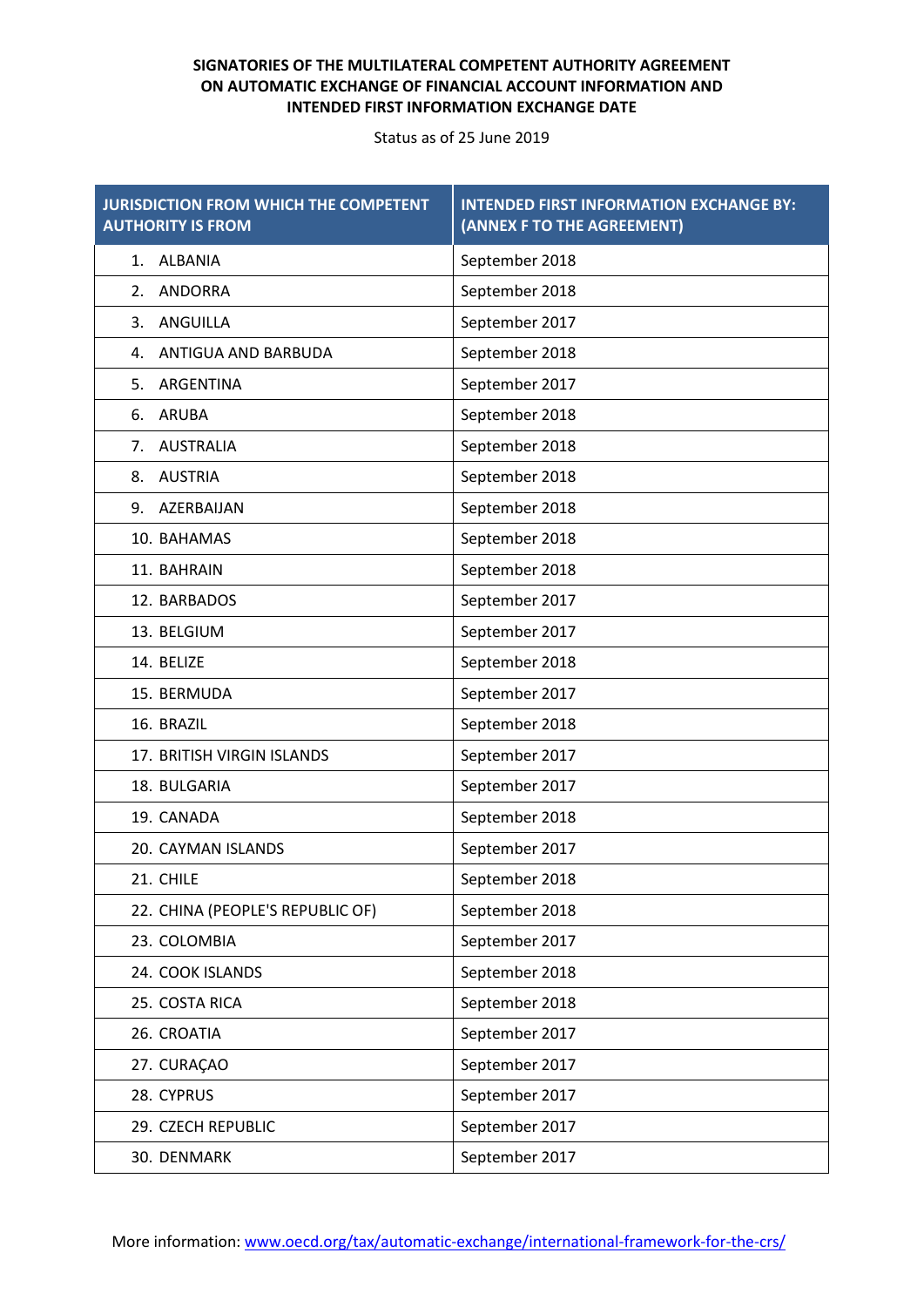| 31. DOMINICA         | September 2020 |
|----------------------|----------------|
| 32. ECUADOR          | September 2020 |
| 33. ESTONIA          | September 2017 |
| 34. FAROE ISLANDS    | September 2017 |
| 35. FINLAND          | September 2017 |
| 36. FRANCE           | September 2017 |
| 37. GERMANY          | September 2017 |
| 38. GHANA            | September 2018 |
| 39. GIBRALTAR        | September 2017 |
| 40. GREECE           | September 2017 |
| 41. GREENLAND        | September 2017 |
| 42. GRENADA          | September 2018 |
| 43. GUERNSEY         | September 2017 |
| 44. HONG KONG, CHINA | September 2018 |
| 45. HUNGARY          | September 2017 |
| 46. ICELAND          | September 2017 |
| 47. INDIA            | September 2017 |
| 48. INDONESIA        | September 2018 |
| 49. IRELAND          | September 2017 |
| 50. ISRAEL           | September 2018 |
| 51. ISLE OF MAN      | September 2017 |
| 52. ITALY            | September 2017 |
| 53. JAPAN            | September 2018 |
| 54. JERSEY           | September 2017 |
| 55. KAZAKHSTAN       | September 2020 |
| 56. KOREA            | September 2017 |
| 57. KUWAIT           | September 2018 |
| 58. LATVIA           | September 2017 |
| 59. LEBANON          | September 2018 |
| 60. LIBERIA          | September 2020 |
| 61. LIECHTENSTEIN    | September 2017 |
| 62. LITHUANIA        | September 2017 |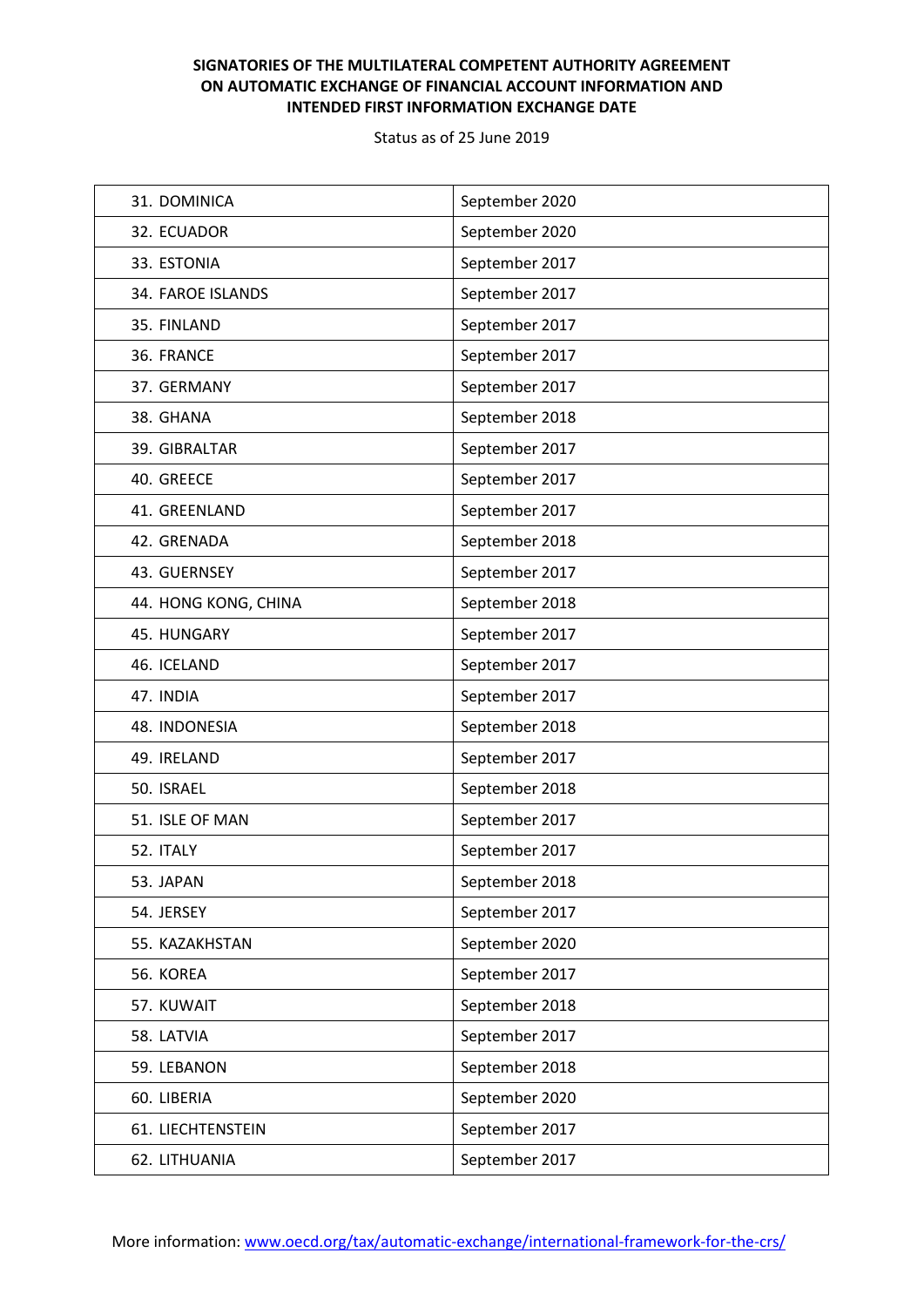| 63. LUXEMBOURG                       | September 2017 |
|--------------------------------------|----------------|
| 64. MACAU, CHINA                     | September 2018 |
| 65. MALAYSIA                         | September 2018 |
| 66. MALTA                            | September 2017 |
| 67. MARSHALL ISLANDS                 | September 2018 |
| 68. MAURITIUS                        | September 2018 |
| 69. MEXICO                           | September 2017 |
| 70. MONACO                           | September 2018 |
| 71. MONTSERRAT                       | September 2017 |
| 72. MOROCCO                          | September 2021 |
| 73. NAURU                            | September 2018 |
| 74. NETHERLANDS                      | September 2017 |
| 75. NEW ZEALAND                      | September 2018 |
| 76. NIGERIA                          | September 2019 |
| <b>77. NIUE</b>                      | September 2017 |
| 78. NORWAY                           | September 2017 |
| 79. PAKISTAN                         | September 2018 |
| 80. PANAMA                           | September 2018 |
| 81. POLAND                           | September 2017 |
| 82. PORTUGAL                         | September 2017 |
| 83. QATAR                            | September 2018 |
| 84. ROMANIA                          | September 2017 |
| 85. RUSSIAN FEDERATION               | September 2018 |
| 86. SAINT KITTS AND NEVIS            | September 2018 |
| 87. SAINT LUCIA                      | September 2018 |
| 88. SAINT VINCENT AND THE GRENADINES | September 2018 |
| 89. SAMOA                            | September 2018 |
| 90. SAN MARINO                       | September 2017 |
| 91. SAUDI ARABIA                     | September 2018 |
| 92. SEYCHELLES                       | September 2017 |
| 93. SINGAPORE                        | September 2018 |
| 94. SINT MAARTEN                     | September 2018 |